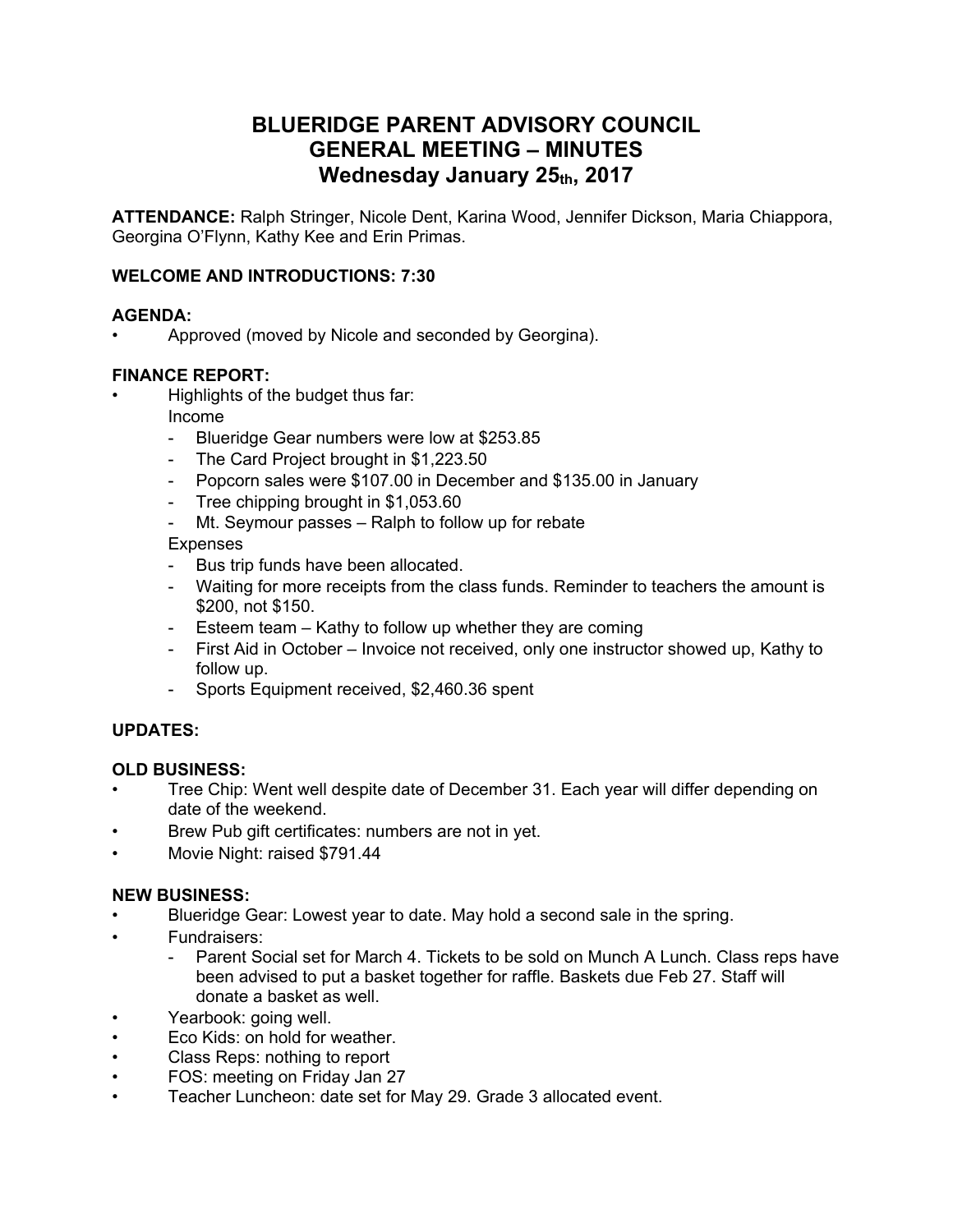- Correspondence:
	- Received a thank you from Windsor Secondary Gala Committee for our basket donation.
	- Received parent thank you for the Mathletics program from division 8.
	- Track and Field: Ralph had a meeting with the Athletic Department and Coaches from Windsor. They are interested in running after school program for grades 4-7 to help with training. A school rep from Blueridge would need to be in attendance when
	- the kids are there.<br>- Received letter from Lisa Walsh who is offering coding camps during spring break and summer.

### **PRINCIPAL/VP REPORT:**

- **Extra Curricular** 
	- Volleyball has started thank you to all of the coaches Mr. Davis, Mr. Wyatt, Ms. O'Brien, Ms. Bisaro, Mrs. Bates and Ms Donaldson.
	- Choir Mrs. Denny and Mrs. Bates
- Learning Room completed, waiting for a few more pieces of equipment
- PE Equipment Room
- Primary Purchases completed and waiting for delivery
- Student Assessment
	- February Kindergarten TOPA This test looks at phonological awareness and readiness for reading. The Kindergarten Numeracy test looks at numeracy readiness. This will assist the staff in early intervention strategies for the Kindergarten students.
	- January/February FSA tests for Grade 4 and 7 students
	- February/March Satisfaction Survey for Grades 4 and 7
- **Interviews** 
	- Tuesday February 7 and Thursday February 9, early dismissal on both days 2pm
	- Teachers are offering student led or parent/teacher or parent/teacher/student conferences
	- This is a mid-term conference time, please contact the teachers if you have any concerns throughout the year.
	- Sign up will begin on Monday January 30  $\omega$  8:15am outside the music room
	- Report cards will be uploaded to the MyEd Portal on Thursday March 9th
- Grade 7/8 Windsor Transition
	- Wednesday February 8 Grade 7s visit Windsor from 9-12, parent evening at 7pm
	- Articulation will be in April
- Young Actors Project well under way, have needed to adjust some schedules but all classes will have 3 booked sessions.
- Registration and Transfers for the 107-2018 school year are currently in progress. Please make sure that your paperwork is in on time if you are transferring. If you know of any families coming to the area, please remind them to watch the deadline dates.
- Upcoming Dates
	- Monday February 13, 2017 BC Family Day
	- Wednesday February 22, 2017 Pink Shirt Day
	- Friday February 24, 2017 District Professional Day